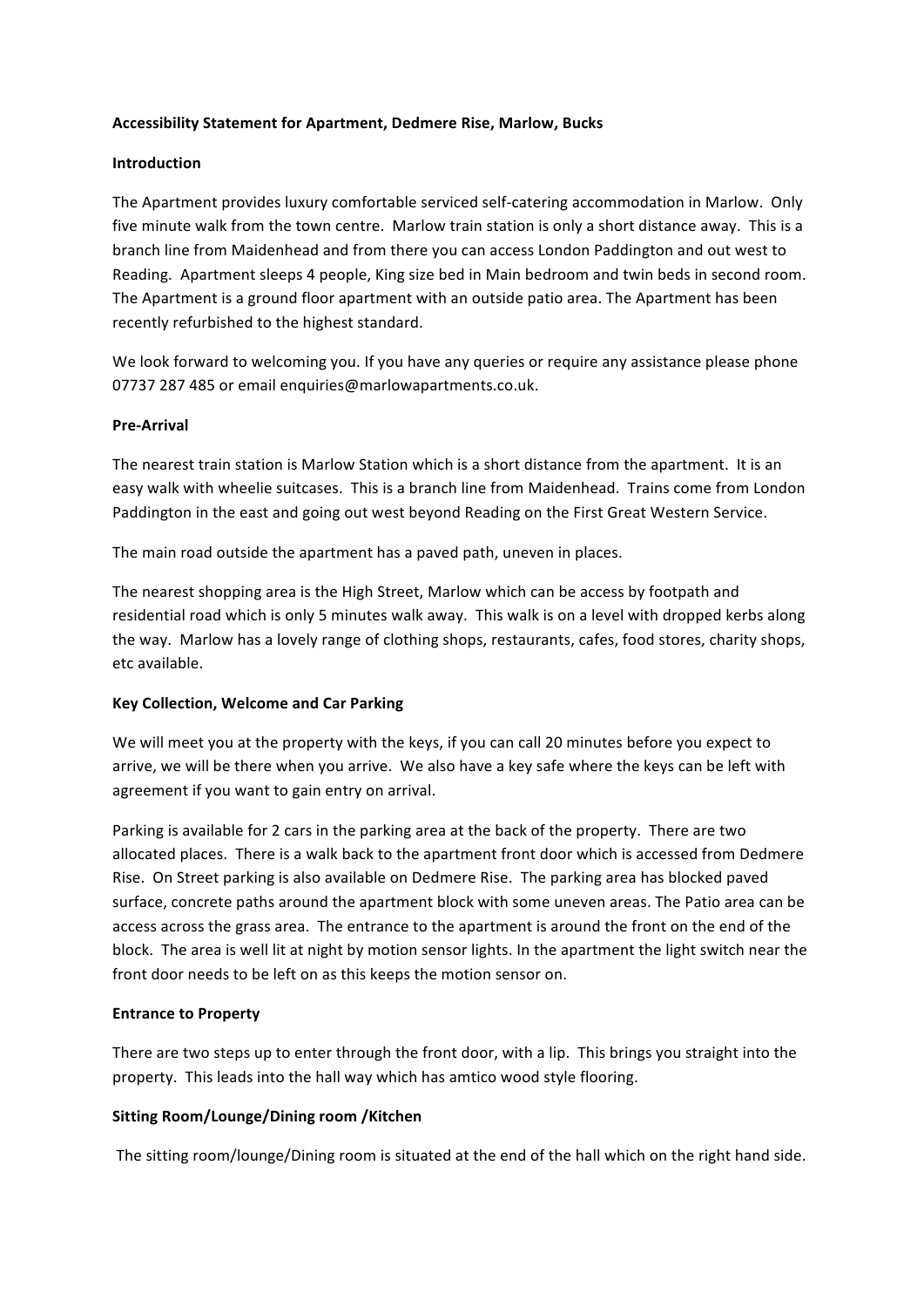The sitting room has a mixture of seating with a sofa, 2 comfortable fabric chairs and one leather chair with non-feather cushions. There is a low coffee table; the floor has the amtico wooden effect flooring with a rug under the coffee table.

There is a widescreen digital television with remote control, subtitles, and a DVD player. There is freeview television with remote control. There is broadband with WiFi internet access. By day the apartment has lots of windows so natural light is excellent and by night levels are controlled by dimmer switches, with a central three bulb light in the living area with 1 standard lights and 1 reading light for softer night lighting. In the dining room there is another 3 central lights over the table.

In the dining area a glass dining table with 4 upright leather chairs. A Stereo system (CD player, tape deck, turner and ipod lead) is also located there.

#### **Kitchen**

The kitchen is on the right off the hall off the sitting/dining area (level access from the hallway).

Dishwasher, microwave and fridge freezer are available. There is a standard size combined washing machine and drier, front loading.

The kitchen is evenly lit with spotlights in the ceilings.

#### **Bedrooms and Sleeping Areas**

There are 2 bedrooms, one with a king size bed and the other with two single beds, on the left hand side of the hallway.

Bed linen and towels are provided and beds will be made up on arrival. Linen is 400-thread cotton.

Furniture can be easily removed or rearranged in bedrooms.

Lighting is natural daylight and at night overhead lighting can be controlled by a dimmer switch. Bedside lamps are also in each room.

All bedrooms have short pile carpet, all bedding is non-feather bedding.

#### **Bathrooms and Toilets**

The bathroom is off the hallway straight ahead. Step free, slight lip difference between tiles and hall flooring. 

Lever taps on the washbasin and bath.

Well lit with overhead halogen spotlights and a fluorescent light over mirror. Tiled flooring.

The shower is located in the bath, no separate shower unit.